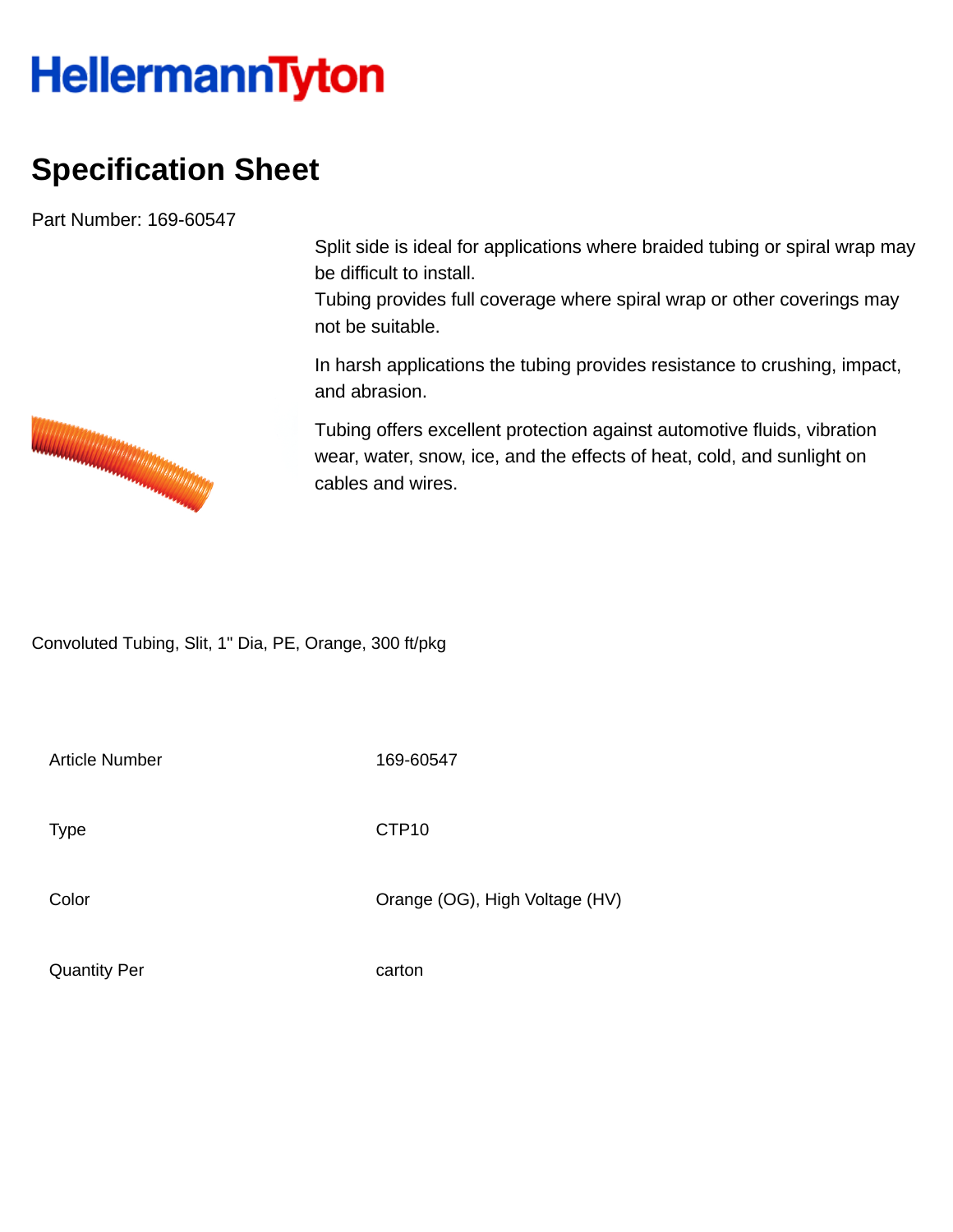| <b>Product Description</b>            | HellermannTyton's Convoluted Tubing, also known at Split Loom<br>Tubing, provides an efficient method of routing and protecting wire<br>harness assemblies, while reducing the chance of installation<br>damage. With a split down the side where you can insert your wire<br>harness, you can just easily install Convoluted Tubing without<br>removal of the entire assembly. It can also serve to protect valuable<br>hoses and cables. Convoluted tubing offer's excellent protection<br>against vibration wear, water, snow, ice and the effects of heat, cold<br>and sunlight on cables and wires. |
|---------------------------------------|----------------------------------------------------------------------------------------------------------------------------------------------------------------------------------------------------------------------------------------------------------------------------------------------------------------------------------------------------------------------------------------------------------------------------------------------------------------------------------------------------------------------------------------------------------------------------------------------------------|
| <b>Short Description</b>              | Convoluted Tubing, Slit, 1" Dia, PE, Orange, 300 ft/pkg                                                                                                                                                                                                                                                                                                                                                                                                                                                                                                                                                  |
| <b>Global Part Name</b>               | CTP10-PE-OG                                                                                                                                                                                                                                                                                                                                                                                                                                                                                                                                                                                              |
|                                       |                                                                                                                                                                                                                                                                                                                                                                                                                                                                                                                                                                                                          |
| Length L (Imperial)                   | 300.0                                                                                                                                                                                                                                                                                                                                                                                                                                                                                                                                                                                                    |
| Length L (Metric)                     | 91.4                                                                                                                                                                                                                                                                                                                                                                                                                                                                                                                                                                                                     |
| Variant                               | Slit                                                                                                                                                                                                                                                                                                                                                                                                                                                                                                                                                                                                     |
| Inner Diameter D (Imperial)           | 1.069                                                                                                                                                                                                                                                                                                                                                                                                                                                                                                                                                                                                    |
| Inner Diameter D (Metric)             | 27.16                                                                                                                                                                                                                                                                                                                                                                                                                                                                                                                                                                                                    |
| Diameter D (Imperial)                 | 1.304                                                                                                                                                                                                                                                                                                                                                                                                                                                                                                                                                                                                    |
| Diameter D (Metric)                   | 33.13                                                                                                                                                                                                                                                                                                                                                                                                                                                                                                                                                                                                    |
| <b>Outside Diameter OD (Imperial)</b> | 1.304                                                                                                                                                                                                                                                                                                                                                                                                                                                                                                                                                                                                    |
| <b>Outside Diameter OD (Metric)</b>   | 33.13                                                                                                                                                                                                                                                                                                                                                                                                                                                                                                                                                                                                    |
| Nominal Diameter (Imperial)           | 1                                                                                                                                                                                                                                                                                                                                                                                                                                                                                                                                                                                                        |